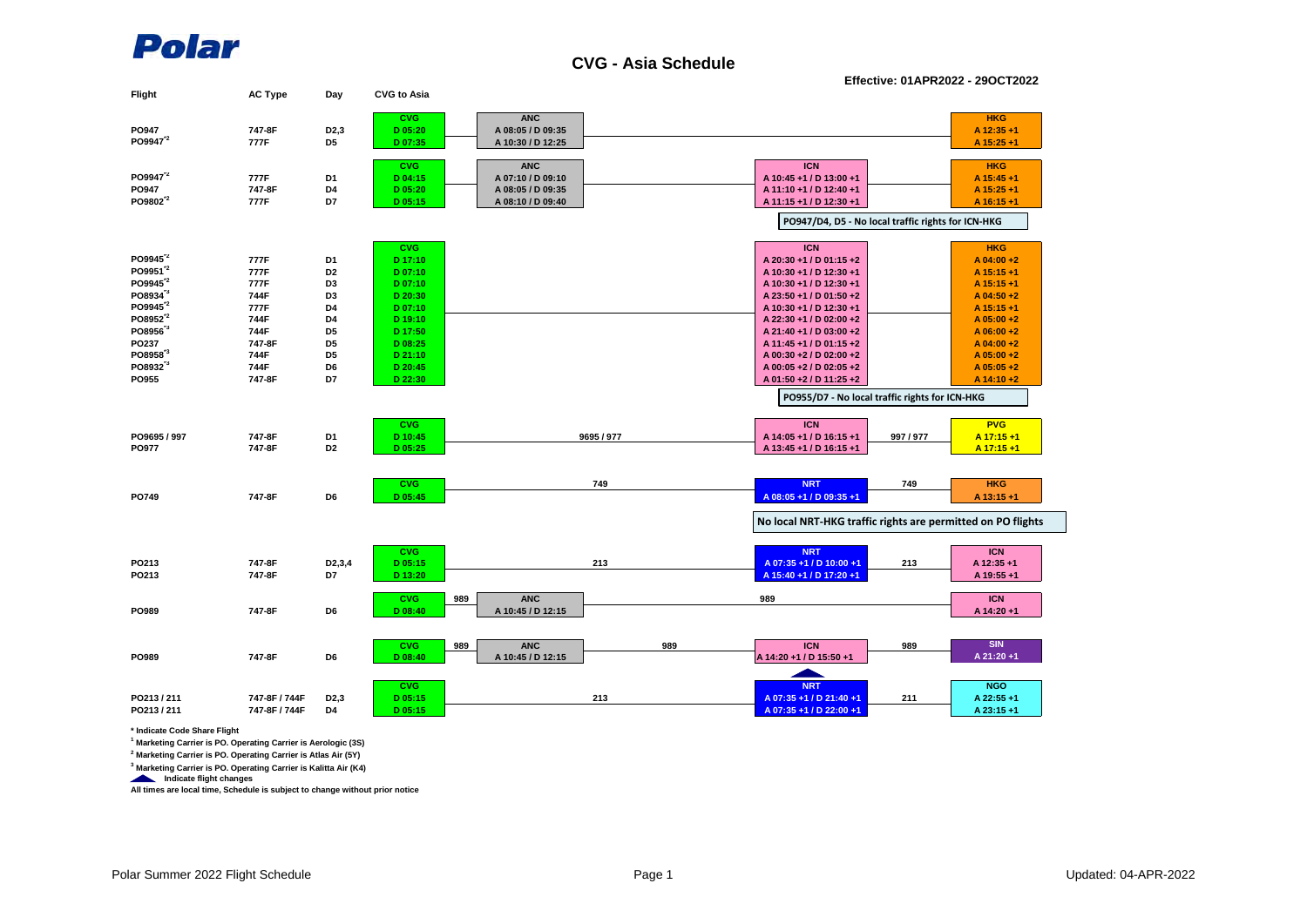

**Effective: 01APR2022 - 29OCT2022**

| <b>FLIGHT</b> | <b>AC Type</b> | <b>DAY</b>        | <b>CVG to Asia</b> |     |                         |     |                         |         |              |
|---------------|----------------|-------------------|--------------------|-----|-------------------------|-----|-------------------------|---------|--------------|
|               |                |                   | <b>CVG</b>         |     |                         |     | <b>NRT</b>              |         | <b>PVG</b>   |
| PO213         | 747-8F         | D <sub>5</sub>    | D 07:25            |     | 213/958                 |     | A 09:45 +1 / D 23:15 +1 | 213/958 | $A$ 01:30 +2 |
| <b>PO958</b>  | 747-8F         | D6                | D 18:25            |     |                         |     | A 20:45 +1 / D 22:45 +1 |         | $A$ 01:00 +2 |
|               |                |                   | <b>CVG</b>         |     | <b>NRT</b>              |     | <b>ICN</b>              |         | <b>PVG</b>   |
| PO213/997     | 747-8F         | D <sub>2</sub> ,3 | D 05:15            | 213 | A 07:15 +1 / D 10:00 +1 | 213 | A 12:35 +1 / D 16:15 +1 | 997     | $A$ 17:15 +1 |
| PO213/997     | 747-8F         | D4                | D 05:15            |     | A 07:15+1 / D 10:00+1   |     | A 12:35 +1 / D 05:35 +2 |         | $A$ 06:35 +2 |
| PO213/997     | 747-8F         | D7                | D 13:20            |     | A 15:40 +1 / D 17:20 +1 |     | A 19:55 +1 / D 16:15 +2 |         | $A$ 17:15 +2 |
|               |                |                   | <b>CVG</b>         | 775 | <b>NRT</b>              | 211 | <b>NGO</b>              | 211     | <b>PVG</b>   |
| PO775/211     | 744F           | D7                | D 17:15            |     | A 19:35 +1 / D 21:40 +1 |     | A 22:55 +1 / D 00:45 +2 |         | $A$ 02:30 +2 |
|               |                |                   |                    |     |                         |     |                         |         |              |
|               |                |                   | <b>CVG</b>         |     |                         |     | <b>ICN</b>              |         | <b>CAN</b>   |
| K4856         | 744F           | D <sub>2</sub>    | D 17:05            |     |                         |     | A 21:55 +1 / D 23:55 +1 |         | $A$ 02:55 +2 |
| K4856         | 744F           | D7                | D 15:10            |     |                         |     | A 20:00 +1 / D 21:30 +1 |         | $A$ 00:30 +2 |

**\* Indicate Code Share Flight**

**1 Marketing Carrier is PO. Operating Carrier is Aerologic (3S)**

**2 Marketing Carrier is PO. Operating Carrier is Atlas Air (5Y)**

**3 Marketing Carrier is PO. Operating Carrier is Kalitta Air (K4)**

 **Indicate flight changes All times are local time**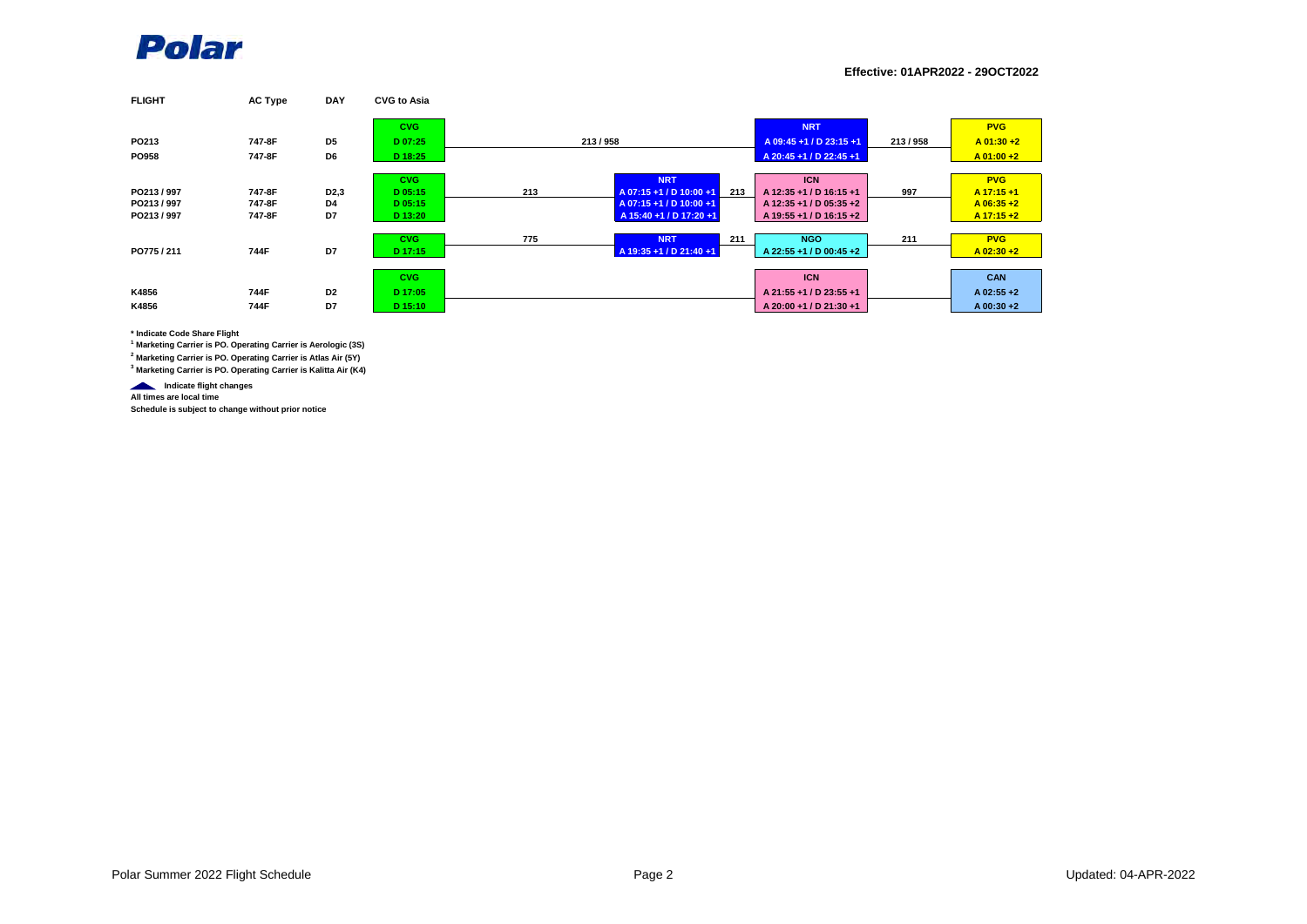

## **LAX - Asia Schedule**

**Effective: 01APR2022 - 29OCT2022**

| <b>FLIGHT</b> | <b>AC Type</b> | <b>DAY</b>        | <b>LAX to Asia</b> |                         |                                |                           |                   |              |
|---------------|----------------|-------------------|--------------------|-------------------------|--------------------------------|---------------------------|-------------------|--------------|
|               |                |                   | <b>LAX</b>         |                         | <b>NRT</b>                     | <b>NGO</b>                |                   | <b>PVG</b>   |
| PO703 / 211   | 744F           | D <sub>2</sub>    | D 15:20            | 703/315                 | A 19:20 +1 / D 21:40 +1<br>211 | A 22:55 +1 / D 00:45 +2   | 211               | $A$ 02:30 +2 |
| PO315/211     | 744F           | D3                | D 15:20            |                         | A 19:20 +1 / D 21:40 +1        | A 22:55 +1 / D 00:45 +2   |                   | $A$ 02:30 +2 |
| PO703/211     | 744F           | D <sub>4</sub>    | D 15:20            |                         | A 19:20 +1 / D 22:00 +1        | A 23:15 +1 / D 00:45 +2   |                   | $A$ 02:30 +2 |
|               |                |                   |                    |                         |                                |                           |                   |              |
|               |                |                   | <b>LAX</b>         | 233                     | <b>NRT</b>                     | 991                       |                   | <b>PVG</b>   |
| PO315/991     | 744F           | D <sub>5</sub>    | D 10:40            |                         | A 14:10 +1 / D 22:00 +1        |                           |                   | $A$ 00:30 +2 |
|               |                |                   |                    |                         |                                |                           |                   |              |
|               |                |                   | <b>LAX</b>         |                         |                                |                           |                   | <b>ICN</b>   |
| PO9693        | 747-8F         | D1                | D 06:15            |                         |                                |                           |                   | A 11:05 +1   |
| PO997         | 747-8F         | D <sub>2</sub>    | D 23:45            |                         | 9693 / 997 / 927 / 9601        |                           |                   | A 04:35+2    |
| <b>PO927</b>  | 747-8F         | D3                | D 22:45            |                         |                                |                           |                   | A 03:35 +2   |
| PO997         | 747-8F         | D4                | D 23:15            |                         |                                |                           |                   | A 04:05+2    |
| PO9601        | 747-8F         | D7                | D 11:05            |                         |                                |                           |                   | A 15:55 +1   |
|               |                |                   |                    |                         |                                |                           |                   |              |
|               |                |                   | <b>LAX</b>         |                         |                                | <b>ICN</b>                |                   | <b>PVG</b>   |
| PO9693        | 747-8F         | D <sub>1</sub>    | D 06:15            |                         |                                | A 11:05 +1 / D 16:15 +1   |                   | A 17:15+1    |
| PO997         | 747-8F         | D <sub>2</sub>    | D 23:45            | 9693 / 997 / 9601       |                                | A 04:35 +2 / D 16:15 +2   | 9693 / 997 / 9601 | A 17:15 +2   |
| PO997         | 747-8F         | D4                | D 23:15            |                         |                                | A 04:05 + 2 / D 05:35 + 2 |                   | $A$ 06:35 +2 |
| PO9601        | 747-8F         | D7                | D 11:05            |                         |                                | A 15:55 +1 / D 16:55 +2   |                   | A 17:55 +2   |
|               |                |                   |                    |                         |                                |                           |                   |              |
|               |                |                   | <b>LAX</b>         |                         |                                | <b>ICN</b>                |                   | <b>NGO</b>   |
| PO9693 / 214  | 747-8F         | D <sub>1</sub>    | D 06:15            |                         |                                | A 11:05 +1 / D 22:00 +1   |                   | A 00:00 +2   |
| PO997 / 214   | 747-8F         | D <sub>2</sub>    | D 23:45            | 9693 / 997 / 927 / 9601 |                                | A 04:35 +2 / D 22:00 +2   | 214               | A 00:00+3    |
| PO927 / 214   | 747-8F         | D <sub>3</sub>    | D 22:45            |                         |                                | A 03:35 +2 / D 23:50 +2   |                   | A 01:50 +3   |
| PO9601 / 214  | 747-8F         | D7                | D 11:05            | A 15:55 +1 / D 22:00 +2 |                                |                           |                   | $A$ 00:00 +3 |
|               |                |                   |                    |                         |                                |                           |                   |              |
|               |                |                   | <b>LAX</b>         | 7811                    |                                | <b>ICN</b>                | 7811              | <b>PVG</b>   |
| PO7811*2      | 744F           | D3,5              | D 10:05            |                         |                                | A 15:15 +1 / D 00:20 +2   |                   | $A$ 01:25 +2 |
|               |                |                   |                    |                         |                                |                           |                   |              |
| PO7811*2      |                | D7                | <b>LAX</b>         |                         | 7811                           |                           |                   | <b>ICN</b>   |
|               | 744F           |                   | D 17:10            |                         |                                |                           |                   | A 22:20 +1   |
|               |                |                   | <b>LAX</b>         |                         | <b>NRT</b>                     |                           |                   | <b>SZX</b>   |
| PO9751*2      | 777F           | D <sub>2</sub> -3 | D 14:15            | 9751 / 9934             | A 17:45 +1 / D 20:15 +1        | 9751 / 9934               |                   | A 00:30 +2   |
| PO9934*2      | 777F           | D <sub>5</sub>    | D 16:15            |                         | A 19:45 +1 / D 22:15 +1        |                           |                   | A 02:30 +2   |
|               |                |                   |                    |                         |                                |                           |                   |              |
|               |                |                   | <b>LAX</b>         | 9963                    | <b>ICN</b>                     | 9963                      |                   | <b>SZX</b>   |
| PO9963*2      | 777F           | D <sub>4</sub>    | D 16:45            |                         | A 21:35 +1 / D 23:35 +2        |                           |                   | A 02:30 +2   |
|               |                |                   |                    |                         |                                |                           |                   |              |
|               |                |                   | <b>LAX</b>         |                         | <b>ICN</b>                     |                           |                   | <b>HKG</b>   |
| PO9785*2      | 777F           | D6                | D 12:20            | 9785 / 8936             | A 17:10 +1 / D 23:45 +2        | 9785 / 8936               |                   | $A$ 02:30 +2 |
| PO8936*3      | 744F           | D <sub>1</sub>    | D 22:45            |                         | A 03:35 +2 / D 05:24 +2        |                           |                   | $A$ 08:35 +2 |
|               |                |                   |                    |                         |                                |                           |                   |              |

**\* Indicate Code Share Flight**

**1 Marketing Carrier is PO. Operating Carrier is Aerologic (3S)**

**2 Marketing Carrier is PO. Operating Carrier is Atlas Air (5Y)**

**3 Marketing Carrier is PO. Operating Carrier is Kalitta Air (K4)**

**Indicate flight changes** 

**All times are local time**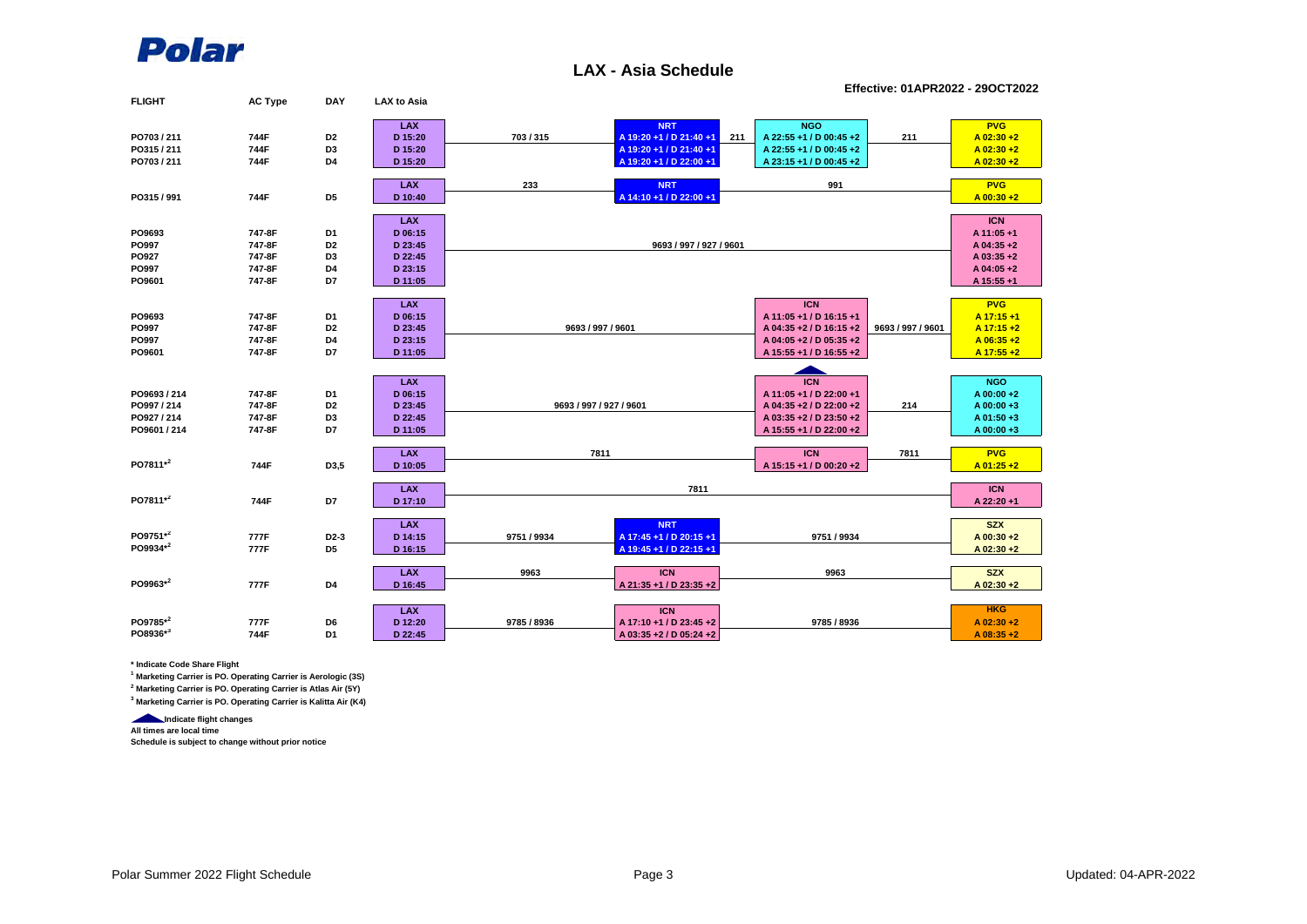

# **USA - SYD / MEL Schedule**

#### **Effective: 01APR2022 - 29OCT2022**

| USA - SYD / MEL<br><b>Flight</b> | <b>AC Type</b> | Day               |            |                   |                         |              |
|----------------------------------|----------------|-------------------|------------|-------------------|-------------------------|--------------|
|                                  |                |                   | <b>CVG</b> | <b>LAX</b>        | <b>SYD</b>              |              |
| PO8959*3                         | 777F           | D1                | D 06:00    | A 07:30 / D 09:30 | A 17:10+1               |              |
| PO8932*3                         | 777F           | D <sub>2</sub> ,5 | D 06:00    | A 07:30 / D 09:30 | A 17:10+1               |              |
| PO8959*3                         | 777F           | D3-4              | D 06:00    | A 07:30 / D 09:30 | $A$ 17:10 +1            |              |
| PO8932*3                         | 777F           | D7                | D 06:20    | A 07:50 / D 10:20 | A 18:00 +1              |              |
|                                  |                |                   | <b>CVG</b> | <b>LAX</b>        | <b>SYD</b>              | <b>MEL</b>   |
| PO8946*3                         | 777F           | D6                | D 07:20    | A 08:50 / D 11:50 | A 19:30 +1 / D 21:45 +1 | $A$ 23:30 +1 |

**\* Indicate Code Share Flight**

**1 Marketing Carrier is PO. Operating Carrier is Aerologic (3S)**

**2 Marketing Carrier is PO. Operating Carrier is Atlas Air (5Y)**

**3 Marketing Carrier is PO. Operating Carrier is Kalitta Air (K4) Indicate aircraft change**

**All times are local time**